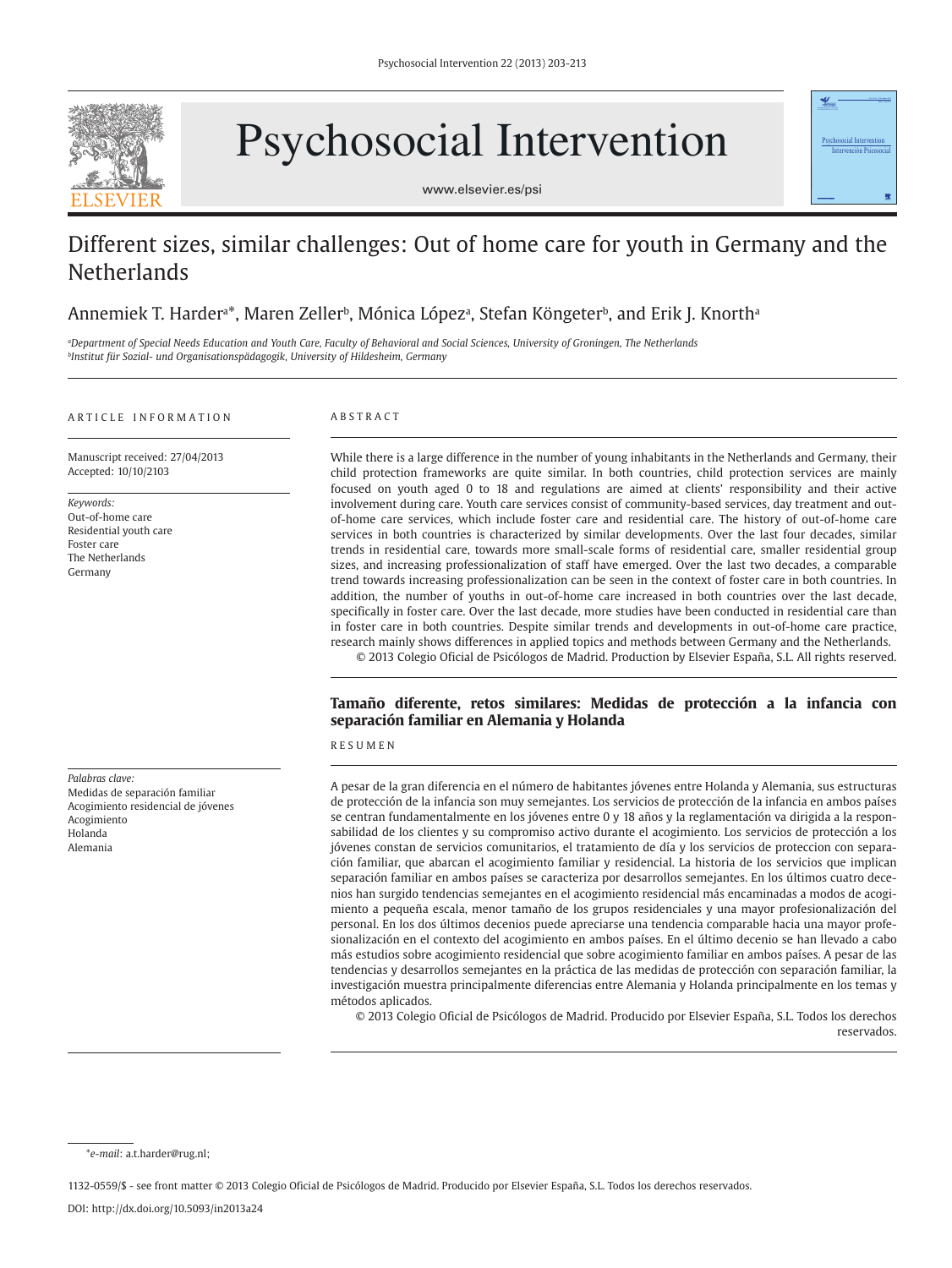In the Netherlands, the current total population of 16.8 million includes almost 3.5 million people (20.6%) between the ages of 0 to 17 (CBS, 2013). In Germany, the total population is nearly five times larger. Based on the current census, 80.5 million people were living in Germany in 2011, and 8.1 million families had children under the age of 18 (Statistisches Bundesamt, 2013a). In 2010, there were 13.3 million German inhabitants under 18 (16.3% of the population). Within the population of young people aged 0 to 17 in the Netherlands, 16.5% have a non-Western background (CBS, 2013). In Germany, almost one third of those under 20 have what is called a 'migration background' (i.e., living in Germany as first, second, or third generation) (BMFSFJ, 2013).

The most recent figures show that the fertility rate in the Netherlands is 1.7, which is somewhat higher than the rate in the 1980s and 1990s (CBS, 2013). In Germany, the fertility rate has been approximately 1.4 since the 1990s (BMFSFJ, 2013), slightly lower than the rate in the Netherlands. In both countries, the cohort of women who could potentially give birth is continuously decreasing (BMFSFJ, 2013; CBS, 2013).

Germany and the Netherlands are characterized by somewhat different welfare regimes (Gilbert, 2012). In Germany, it is considered to be mainly conservative, with a social-pedagogical tradition. This means that a) generally the services provided are seen as a right which enables people to sustain a living without participation in the market, b) society promotes social solidarity and reduces inequality, and c) the state provides support to the existing structures. In the Netherlands, the welfare regime can be characterized as socialdemocratic with liberal tendencies. This means that a) there is a high tendency for the services provided to be seen as a right enabling a sustainable living without participation in the market, b) that society highly promotes social solidarity and reduces inequality, but that c) there is also a high degree of stratification, with the aim of freeing up the market and improving individual choice (Stein, 2013). Despite this difference in general orientation, the child-welfare systems in Germany and the Netherlands are considered to be family-service oriented, meaning that the mode of intervention is therapeutic and focused on needs assessment. The state-parent relationship is conceived as a partnership in which the state seeks to strengthen family relationships and voluntary out-of-home placement (Gilbert, 2012). Accordingly, child and youth services emphasize the participation of young people and their parents in decision-making processes (Knorth, Van den Bergh, & Verheij, 2002; Rätz-Heinisch, Schröer, & Wolff, 2009).

Child and youth care services in the Netherlands look after minors from the ages of 0 to 18. In cases where it would be irresponsible to terminate the care process or in the case of a court order, young people from the ages of 18 to 23 are also offered child and youth care services. In Germany, the legal framework pertains to all young people to the age of 21 and can be extended to the age of 27 in any cases involving serious disabilities caused by psychological impairment. In current practice, most care leavers are not older than 18 years (Köngeter, Schröer, & Zeller, 2012).

# **The Netherlands**

Until the end of the 1960s, youth protection services in the Netherlands were segregated and mostly run by Catholic and Protestant organizations. The dominance of these organizations diminished during the following two decades. From the end of the 1960s until the 1980s, requests for youth protection services showed a considerable decline. During this period, Dutch youth protection services were often reproached for being overly involved in the private lives of children and their parents. There was severe criticism of youth protection services by clients and ex-clients, some professionals, and intellectuals, and also by the Dutch government and politicians (Dekker et al., 2012).

At the end of the 1970s, the fragmentation and compartmentalization of youth care services led study groups to advise that reorganization of youth care in the Netherlands was necessary (Konijn, 2004). The compartmentalization of services concerned the organization of care into three sectors -youth care services, youth protection, and mental health care services for youth. A guiding principle in reframing and coordinating youth care policy was (and still is) that, as far as possible, care services should be nonintrusive, close to a child's home, and of short duration. The previous Youth Care Act [*Wet op de Jeugdhulpverlening*], which came into force in 1989, explicitly implemented this policy principle.

With regard to out-of-home care for youth in the Netherlands, from the end of the 1960s until the 1980s there was an underutilization and closure of many residential youth care facilities due to severe criticism of these services. This decrease in residential youth care capacity continued until the 1990s. In addition, there was a decline in the number of large facilities, a decrease in the residential group size, and a growth in the number of group care workers for each residential group. New kinds of generally small-scale residential care facilities came into fashion. From the 1990s, there was a restoration of the image of residential services and a slight recovery in residential youth care capacity (Dekker et al., 2012).

Over the course of the last four decades, residential care in the Netherlands has also been undergoing a process of increasing professionalization. During the 1950s, there was a decrease in the appeal of unqualified staff. It became increasingly self-evident that care workers should be educated and certified. The number of higher educated staff in residential care also increased from the 1960s. From the 1990s, an increasing number of positions, including that of group care workers, required a certificate of Higher Professional Education. In 1980, for instance, only 24% of group care workers had a higher professional education degree and none had an academic degree. In 2000, these percentages had risen to 85% and 3% respectively (De Swart, 2011, p. 31). Currently, unqualified and voluntary staff have almost completely disappeared (Dekker et al., 2012).

As occurred in residential youth care, foster care placements in the Netherlands decreased from the end of the 1960s until the 1980s. However, foster care was more likely to be appraised as a less expensive form of child protection service and showed a structural growth in proportion to residential youth care from the 1980s (Dekker et al., 2012). Foster care has been explicitly acknowledged as a separate, independent form of youth care in the Netherlands since 1989, when the previous Youth Care Act came into force. Important foster care provisions were created by that Act, substituted by foster care providers with the passing of the 2005 Youth Care Act [*Wet op de Jeugdzorg*] (Strijker & Knorth, 2007).

Over the course of the last two decades, foster care in the Netherlands has been undergoing a process of increasing professionalization. For example, therapeutic foster care emerged as a new type of foster care during the 1980s (Dekker et al., 2012). During the 1990s, the organization of foster care services radically changed through a disentanglement of the referring agencies from those providing foster care services and an increase in the scale of foster care provision. Increased attention was also paid to improving the quality of foster care referral criteria and to gaining better insight into each child's problems and background in order to respond more adequately to their needs (Strijker, Zandberg, & Van der Meulen, 2002).

# *Child protection framework*

The most important legislation in the Netherlands on youth at risk and their families can be found in the current Youth Care Act which has been in effect since 2005 (Van den Berg & Vlaardingerbroek, 2005). Child day care falls under other legislation, as does legislation regarding education, the juvenile justice system or working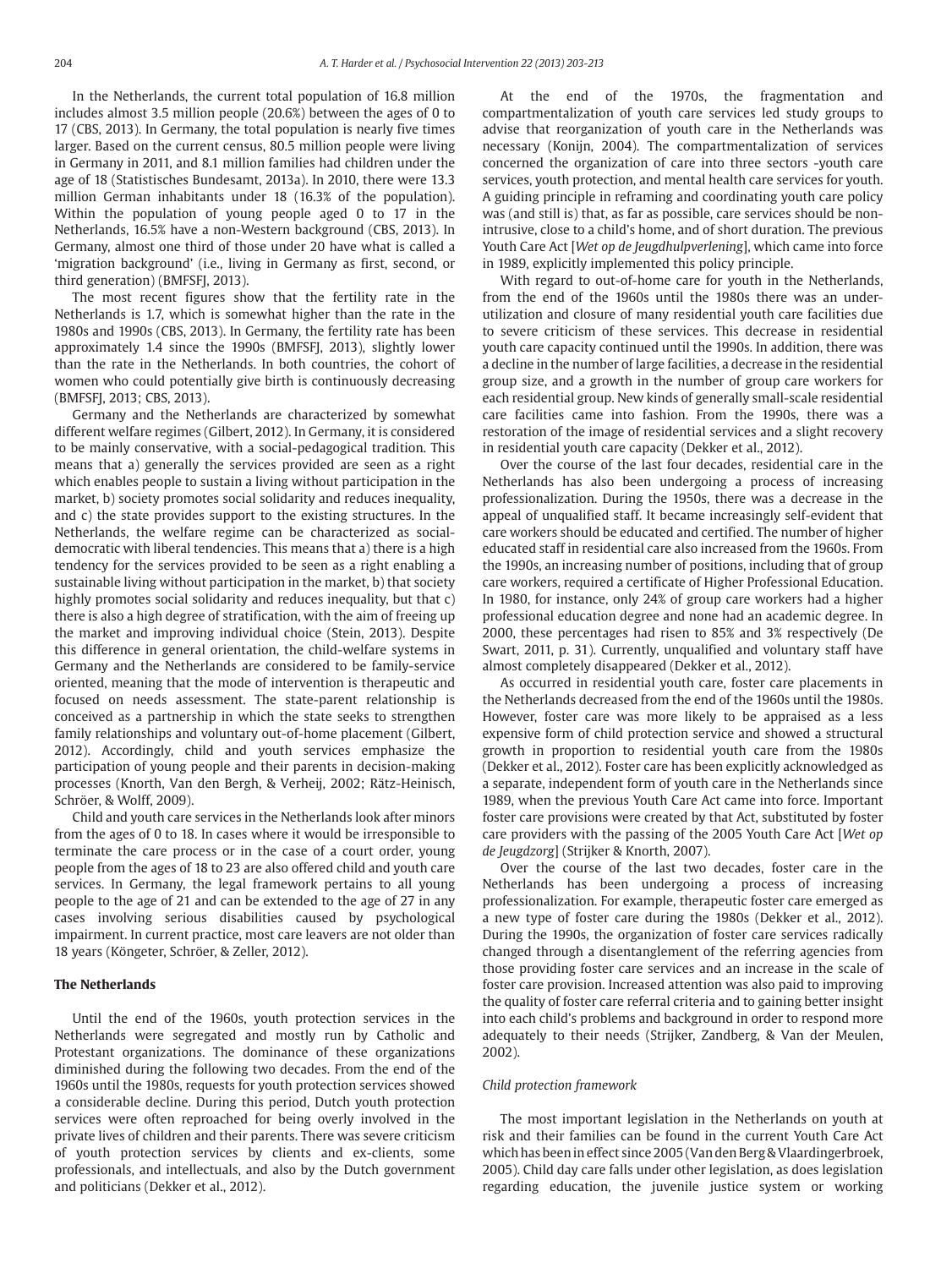conditions for young people. According to the Youth Care Act, children admitted into care by a Youth Care Agency [*Bureau Jeugdzorg*] can claim their right to actually receive youth care. In the current situation, youth care in the Netherlands is considered to be a market, with a continually growing number of youth care providers who are supposed to operate as market parties (Dekker et al., 2012). The point of departure in the current Act is effective and efficient clientfocused and needs-based care (see article 24(1) of the Youth Care Act). In the near future, the current Youth Care Act will be replaced by the Act on Care for Children and Young People (Netherlands Youth Institute, 2012).

The aim of the current Youth Care Act is twofold (Netherlands Youth Institute, 2007): a) to ensure that better care is made available to young people and their parents and b) to strengthen their position as clients in the youth care process. Youth policy in the Netherlands is increasingly focusing on client participation and on the clients' active involvement in the decisions that determine their future (Knorth, 2002), with the clients (i.e., young people and/or their parents) to be at the centre of a more transparent, simpler youth care system. This principle is reflected in five policy objectives (Van den Berg & Vlaardingerbroek, 2005): a) the needs of the client come first, b) clients are entitled to youth care, c) there is a single, recognizable access point to the youth care system, d) other services such as reporting and consulting on child abuse and neglect, guardianship, family guardianship, and youth probation should be integrated, and e) there should be more emphasis on family coaching and support.

Looking at how child and youth care services are organized (see Figure 1), a central organization we come across is the Youth Care Agency (YCA), which is the primary access point to facilities for intensive, specialized youth care.

The YCA works in close cooperation with the Child Care and Protection Board [*Raad voor de Kinderbescherming*]. This organization investigates families and advises the juvenile court magistrate as to legal measures (such as a family supervision order) when a child's physical and/or psychological development is endangered by inadequate pedagogic treatment and it is clear that intervention is required.

Every province has one central YCA as well as a number of regional branches (Knorth et al., 2003). Its primary function is the screening and identification of problems related to raising children and their development, and –as a consequence of this– advice and referral to intensive or specialized forms of care, such as intensive communitybased or home care, day treatment, foster care or residential care. Government policy requires that community-based services (ambulant care) should be considered firstly, day treatment second, and foster care in the third instance. If these care provisions do not seem appropriate or the options are exhausted, residential care will be considered (Strijker & Knorth, 2007). This implies that with regard to out-of-home care placements, foster care should be given preference over residential care. Adoption only occurs when the mother decides to give up her child at birth.

Residential youth care in the Netherlands can be offered by different types of facilities, ranging from small-scale residential groups in residential neighbourhoods to large residential facilities outside residential neighbourhoods. Depending on the type of facility, the residential care environment for young people can be open, semi-secure or secure (Harder, Knorth, & Zandberg, 2006). The residential groups often consist of six to twelve children or adolescents. In many facilities there are separate groups for boys and girls, but there are also facilities with mixed gender groups (Boendermaker, Van Rooijen, & Berg, 2010). Overall, there are four different types of residential care in the Netherlands (see also Figure 1): a) provincial residential youth care (i.e., residential youth care services), b) inpatient mental health care, c) residential care for youth with mild mental disabilities (included in Figure 1 under b), and d) institution-based correctional services.

The provincial residential care facilities fall under the responsibility of the Dutch provinces. Residential care in this context mainly consists of residential groups that are focused on short-term (crisis and observation groups) or long-term stays (treatment and resident groups). In addition to residential groups, residential care is offered by independent living programme facilities and small-scale family homes (College Bouw Zorginstellingen, 2007; Stevens et al., 2009). The family homes, which on average accommodate three to four children in 'normal' houses in residential areas, are quite comparable to services such as Teaching Family Homes, SOS Children's Villages and Multidimensional Treatment Foster Care (MTFC) (De Baat & Berg-le Clercq, 2013). Care in these family homes is provided by



**Figure 1**. Dutch services and provisions for children, youth, and their families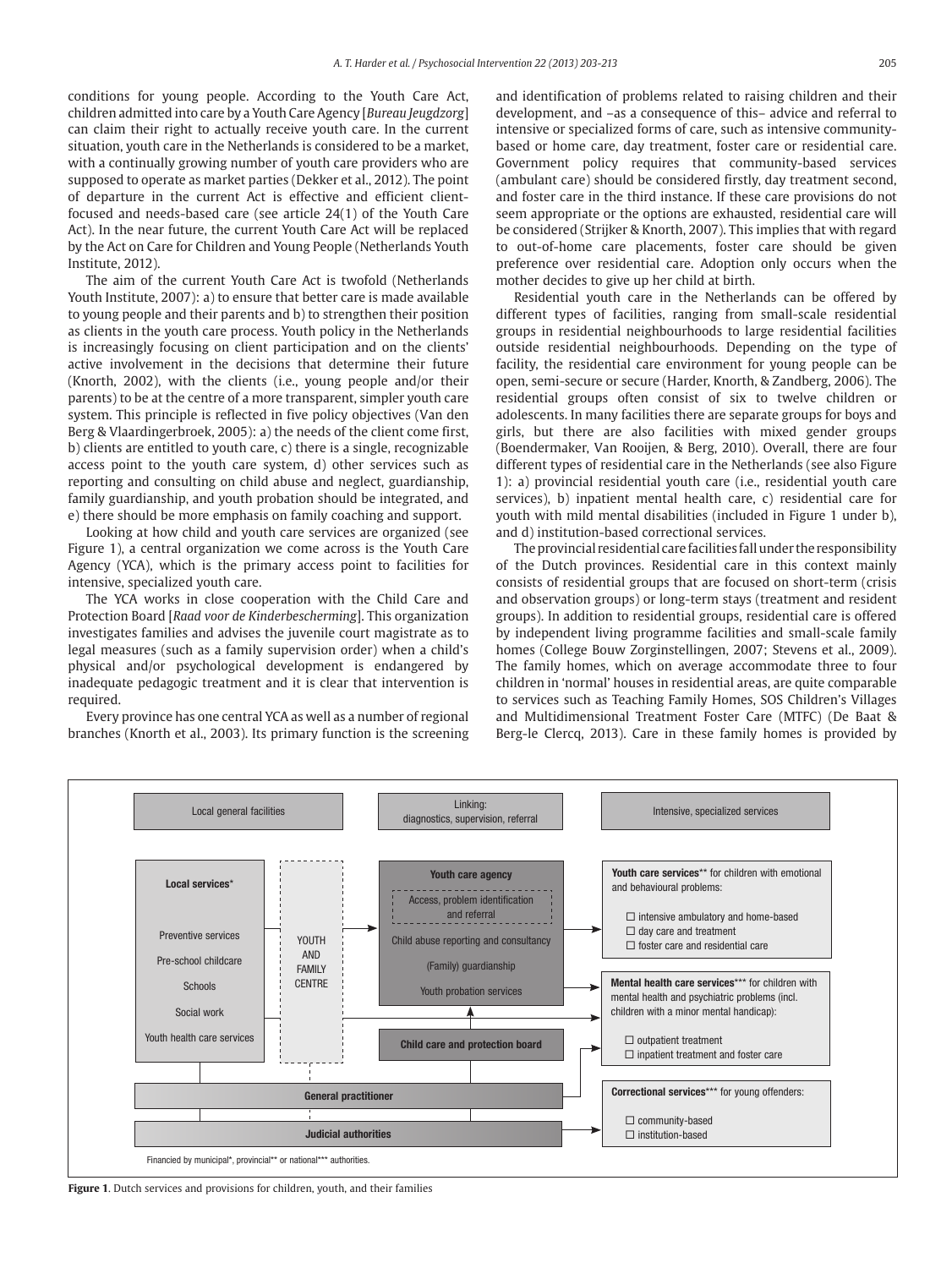parents of whom at least one is employed by a care provider or by a national franchise organization. In 2008, secure residential care centres also fell under the responsibility of the provinces. These centres offer care and treatment in a secure environment, and were created as a new type of residential care for young people with the most serious emotional and behavioural problems, who would previously have been placed in juvenile correctional institutions (Harder, 2011).

In the context of mental health care services, residential care is offered in the form of in-patient treatment facilities. There are fourteen mental health care providers for children and young people in the Netherlands, offering inpatient treatment for 3.2% of all children and adolescents that require mental health care services (GGZ Nederland, 2013).

 Residential care facilities for children and adolescents with mild mental retardation take the form of 'orthopedagogical treatment centres'. Currently there are fourteen such centres in the Netherlands (VOBC LVG, 2013), offering both open and secure types of residential treatment (Stevens et al., 2009).

Juvenile correctional institutions are locked facilities and can be considered a form of incarceration, although care is also provided during the young people's stay. These facilities function in the context of juvenile criminal law. The rights of young people in juvenile justice institutions are captured in the Dutch Youth Custodial Institutions Act, which came into force on 1 September 2001 (Liefaard, 2005). In addition to safety, the main points of interest in the Act are the care and treatment of young people in these facilities (see also Bruning, Liefaard, & Volf, 2004). Currently, there are ten juvenile correctional institutions in the Netherlands (DJI, 2013).

In the Netherlands, there are two types of foster care that can be distinguished –kinship foster care, which includes network foster care, and (family) foster care (Strijker, 2010). Well over one-third (35 %) of foster care arrangements concern kinship foster care (Strijker & Knorth, 2007). The quantity of kinship foster care is growing because the policy of foster care providers is focused on searching firstly for foster parents in the direct environment of the candidate foster child. Most common foster care modules are crisis intervention, reunification support, holiday foster care, weekend foster care, day foster care, observation/assessment foster care and long-term foster care (Strijker & Knorth, 2007).

Foster carers are considered volunteers who receive a reimbursement. They are recruited by regional care providers through advertisement or websites. The selection and preparation of foster families is often conducted with the 'STAP programme' (*Samenwerking, Teamgeest Aspirant Pleegouders*) [cooperation, team spirit, prospective foster parents]. Potential foster carers go through an intensive preparation in seven group meetings of three hours each, in which they can reflect on their fostering skills. Kinship carers have no obligation to receive this training programme (De Meyer, 2003).

Most Dutch foster care providers are part of multifunctional youth care organizations (MFOs), which are non-profit organizations that also provide other types of care. There are 32 foster care providers in the Netherlands, including 28 regionally operated foster care providers and four nationally operated providers. Two national foster care providers are Christian-based, one is specialized in the guidance of mentally disabled children and the fourth provides therapeutic foster care (Pleegzorg Nederland, 2013). The current Youth Care Act demands specific requirements be met when determining the suitability of aspirant or current foster parents, obliges foster care providers to offer support to foster parents, and stipulates whether the foster parents should accept the support of these foster care providers (Van Oijen, 2010). The Youth Care Act also includes regulations with regard to contracts between foster parents and foster care providers and the financial compensation for foster parents. In July 2013, a new act came into force that is aimed at improving the legal position of foster parents (Pleegzorg Nederland, 2013).

# *Childcare figures*

Although children in the Netherlands seem to be the happiest in the world, according to a new report released by UNICEF (UNICEF Office of Research, 2013), this does not imply that young Dutch people are exempt from problems. Between 10% and 15% of minors give cause for concern, and this includes the 5% of youth who give cause for grave concern. This latter group has problems that can be classified as serious to severe and as warranting long-term and intensive care (Knorth, Nakken, Oenema-Mostert, Ruijssenaars, & Strijker, 2008; Schnabel, 2008). Based on the most recent figures, we will mention a few of the problems here (cf. CBS, 2013; Youth Monitor CBS, 2013). For example, 8.8% leave secondary school prematurely, that is, without a qualification, and 30% of those not in school (aged 15-23) in the working population are unemployed. With regard to substance use, 69.8% of adolescents (aged 12-19) use alcohol, either incidentally or regularly, 7.7% actively use cannabis and 3.5% use hard drugs. Furthermore, 2.3% of adolescents (aged 12- 25) have had dealings with the police or the legal system. With regard to Dutch families, 13.4% of youth under the age of 25 are raised by a single parent and 11.4% under the age of 18 are raised in a family that can be considered 'poor' (i.e., with an income up to 120% of the legal 'subsistence' level).

This profile of the problems may explain the fact that request for care is constantly on the rise. In 2004 –the most recent year for which dependable data are available (cf. Stevens et al., 2009)– about 205,000 young people (5.2% of children aged between 0 and 19) were being provided with some form of specialized youth care service. The latest dependable figures (Stevens et al., 2009) also reveal that in 2004 over 100,000 young people were registered with the YCA as *new* clients. Taken together, those not living at home –at least 40,000– make up about 1% of children aged between 0 and 19. This means that in 4 out of 5 cases registered with the YCA (79%) the child remained living at home; in 1 in 5 instances he or she was put into foster care or residential care. The direct reasons for admission to out-of-home care can be divided into two broad categories: a) inadequate care and support of the young person in their current social situation, often including the pedagogic incapacity of parents, and b) the individual problems of the young person, such as serious externalizing behaviour problems (Harder et al., 2006; Okma-Rayzner, 2006).

Although Dutch youth care policy concerning out-of-home placements shows a preference for foster family over residential placements, the number of children in residential care was generally larger than the number of children in foster care. However, numbers from 2010 show that there are currently more children in foster care than in residential care (see Table 1).

An increase of 11.5% in the total out-of-home care placements occurred between 2000 and 2010 (see Table 1). The rise in out-ofhome placements might partly be explained by the fact that since 2004, youth care became a public issue, with services being accused of responding too slowly and in a limited fashion to children in risky environments. This criticism emerged after the death of a child who was already known by the relevant youth welfare office in 2004 (Dekker et al., 2012). The proportion of residential care in relation to foster care decreased in this period, with a decline of 23.6% for residential care placements and an increase of 72.2% for children and youth placed in foster care. This indicates that foster care placements have continued to be popular over the last decade, which might be due to the fact that it is appraised as a less expensive form of out-ofhome care than residential youth care (cf. Dekker et al., 2012).

# *Research review*

A promising development that has emerged in the last couple of years in the field of youth care in the Netherlands, is the explicit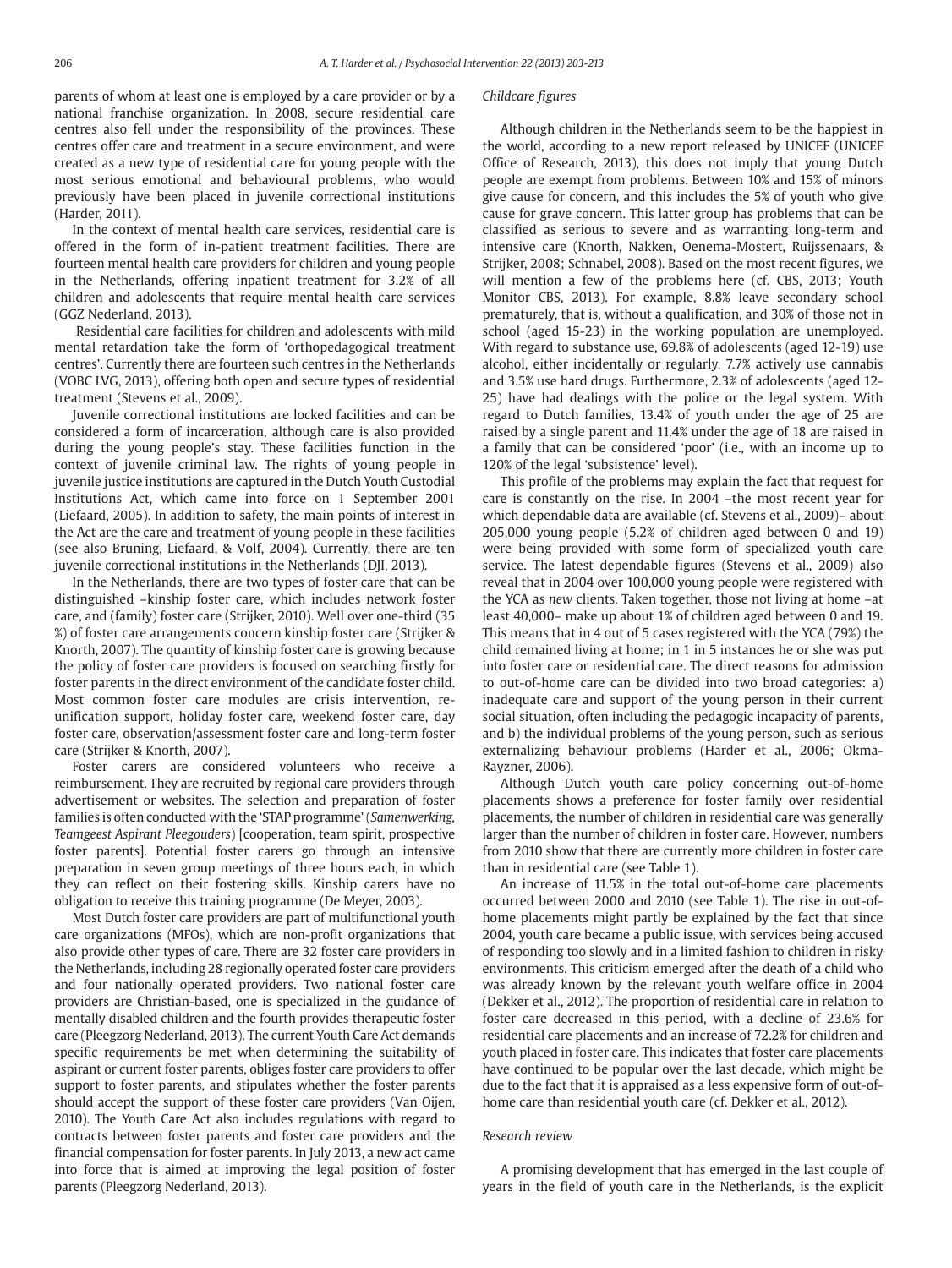#### **Table 1**

Numbers of children in out-of-home care (OOHC) and newly placed in adoption families: the Netherlands

|                                                  | 2000                            | 2010                        |
|--------------------------------------------------|---------------------------------|-----------------------------|
| OOHC: residential versus foster care             | $N(\mathcal{X})$                | $N(\mathcal{X})$            |
| Residential youth care                           | 20,126(63,3%)                   | $15,372^2(43,3%)$           |
| Family foster care                               | $11,646$ <sup>1</sup> $(37.7%)$ | 20,063 <sup>2</sup> (57.7%) |
| Total OOHC                                       | 31,772                          | 35,435                      |
| Rate OOHC per 10,000 children                    | 90                              | 99                          |
| Family foster care: kinship and non-kinship care |                                 |                             |
| Kinship care                                     | $40\%$ <sup>3</sup>             | 36%4                        |
| Non-kinship care                                 | 60%                             | 64%                         |
| Total family foster care                         | 11,646                          | 20,063                      |
| Newly placed in adoption family                  |                                 |                             |
| National adoption <sup>5</sup>                   | 42                              | 36                          |
| International adoption <sup>5</sup>              | 1,161                           | 684                         |
| Total adoption                                   | 1,203                           | 720                         |

Note. The residential youth care numbers do not include youth (0-17 years) in inpatient mental health care/child psychiatric provisions and youth with mild mental retardation in orthopedagogical residential care centres. The total out-of-home care numbers from 2010 do not include youth who were in residential or foster care for a very short period (weekend, short holidays) as the result of a family crisis (this concerns, in total, for all kinds of youth care in 2010, 11,393 children and adolescents).

1Sources: Stevens et al. (2009, p. 47); Knorth (2005, p. 16). This number includes 7,495 users in juvenile correctional institutions in 2002 (see Knorth, 2005). 2Source: Jeugdzorg Nederland (2011, p. 13 ff.). This number includes 1,242 young people in juvenile correctional institutions. <sup>3</sup>Source: Bastiaensen (2001, p. 17). <sup>4</sup>Source: Pleegzorg Nederland (2011, p. 3). <sup>5</sup>Source: CBS (2013).

attention being paid to evidence-based interventions in both research and practice (e.g. Van Yperen, Van der Steege, Addink, & Boendermaker, 2010). Following on from the 2005 Youth Care Act, there has been a trend for care providers to describe their interventions in terms of 'modules', so that the YCA is better able to decide what type of specialized youth care services should be brought into action. This has resulted in a large variety of specific youth care programmes (e.g., Loeffen, Ooms, & Wijgergangs, 2004). Since June 2007, these specific treatment modules for youth have been evaluated on their effectiveness by two national, independent committees. The 'Youth Interventions Accreditation Committee' assesses youth care interventions with regard to quality and effectiveness and issues accreditations. The 'Ministry of Justice Behavioural Interventions Accreditation Committee' assesses whether behavioural interventions can lead to prevention or the reduction of recidivism. If an intervention is evaluated as theoretically effective or empirically effective, it is included in the 'Database of Effective Youth Interventions', which is a searchable database of interventions in youth care, youth health care, youth welfare and criminal law (NYI, 2013). Although there are currently 207 interventions included in this database (NYI, 2013), few are specifically developed and applicable to youth in out-of-home care.

The explicit attention being paid to evidence-based interventions and 'what works' in care can be found in several Dutch studies on the outcomes of *residential youth care* undertaken in the last decade (Harder, 2011; Helmond, 2013; Nijhof, 2011; Van der Helm, 2011; Zegers, 2007). Most of these studies apply quantitative research methods, although often including sample sizes of less than 100 young people and/or care workers. For example, a very recently published PhD thesis studied the outcomes of EQUIP, which is a cognitive behavioural programme designed to motivate and teach antisocial youth to think and act in a well-considered manner, combining peer assistance with a skills training approach. The results showed low to moderate levels of integrity for the EQUIP programme. In addition, EQUIP did not produce the expected positive outcomes for incarcerated youth, with low to moderate levels of programme integrity (Helmond, 2013). Several other studies also showed that effective implementation of new methods in Dutch juvenile justice institutions is difficult (Beenker & Bijl, 2003; Hendriksen-Favier, Place, & Van Wezep, 2010). Different factors, such as the safety and security policy in the centre and the tension between treatment and punishment, can obstruct the effective implementation of treatment programmes in secure residential care settings (Bijl, Eenshuistra, & Campbell, 2010). The lack of programme integrity might also be explained by the tendency of group care workers to rely primarily on their own personal styles and intuition in their contact with youth, which was found in another Dutch study that observed interactions between care workers and children in different residential groups (Van den Berg, 2000).

Several studies suggest that more attention needs to be paid to research on the type of skills that are necessary for group care workers to develop and maintain positive relationships with youth and a positive residential group climate during *residential care* (Bastiaanssen et al., 2012; Harder, 2011; Van Dam, Nijhof, Scholte, & Veerman, 2010; Van der Helm, 2011). For example, a recently completed PhD study showed that adolescents perceived the treatment skills of group care workers and teachers to be highly important for a positive relationship (Harder, Knorth, & Kalverboer, 2012a) and that positive adolescent-staff relationships were associated with higher treatment satisfaction for adolescents in secure residential care (Harder, Knorth, & Kalverboer, 2012b). In addition, in another study conducted with adolescents in secure residential care (Van Dam et al., 2011) and in a study with children in residential youth care (Bastiaanssen et al., 2012) it was found that group care workers exhibited more structuring and controlling behaviour towards youth with externalizing problems and more warmth and support towards youth with internalizing problems. Comparable results were found in other Dutch studies conducted several years ago (Kromhout, 2002; Wigboldus, 2002).

Another topic that emerges from recently completed studies in the Netherlands is the focus on the families of youths in *residential care*. For example, one of the PhD studies showed that positive outcomes can be achieved in secure residential care in terms of the functioning of these young people during care, but that there is little evidence of improvements in family functioning during this care (Nijhof, Veerman, Engels, & Scholte, 2011). Another quite recently completed PhD study showed that residential care can become more family-focused if specific attention is paid to family-involvement in practice. Such family-focused residential care is also associated with better outcomes of care in terms of treatment satisfaction, the realization of treatment goals and the perceived effectiveness of treatment, than the usual methods employed in residential care (Geurts, 2010).

There are fewer studies available within the field of *foster care* in the Netherlands. However, between 2001 and 2010, several empirical PhD studies were published (Strijker & Knorth, 2007). Some of these studies specifically focused on the comparison of foster children or parents with 'normative' children of parents. These comparison studies show that foster parents report higher levels of stress related to care and upbringing than 'regular' parents (Bastiaensen, 2001), that foster children are more likely than biological children to withdraw from conflict situations with their foster parents (Okma-Rayzner, 2006) and that foster children are less able to regulate their emotions and behaviour than children in 'normative' relationships (Oosterman, 2007). Another study showed that the legal positions of foster parents and foster children does not contribute to permanency (Punselie, 2006).

The focus of research in *foster care* has also been assessing the risk of foster care placement breakdown (i.e., premature departure)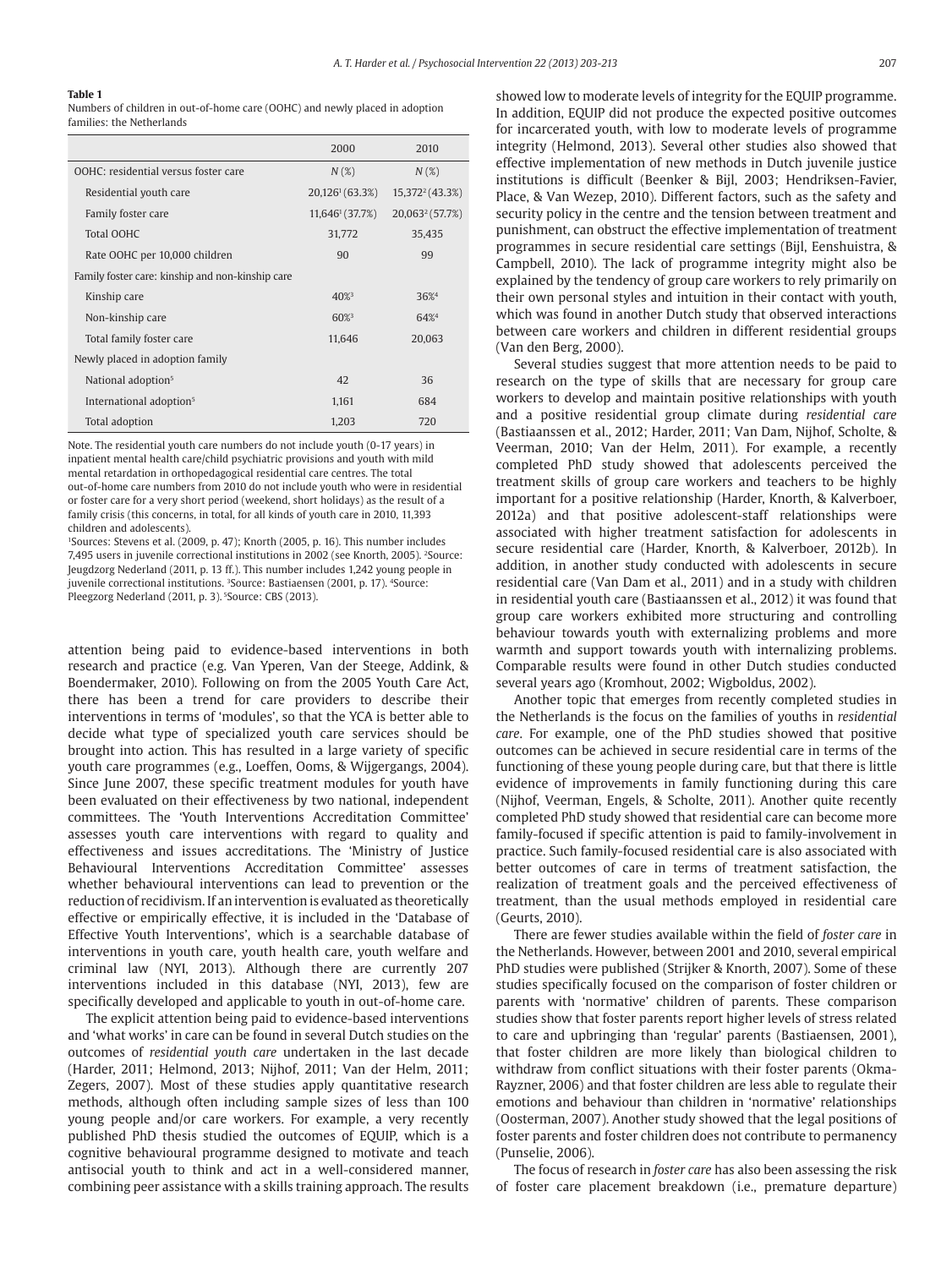(Strijker & Knorth, 2007). For example, one of the studies found that previous treatment of the child increases the risk of an unsuccessful foster care placement (De Meyer, 2003). A quite recently completed PhD study shows that children in foster care regularly (in 45.7% of the foster care placements) experience breakdowns in care (Van Oijen, 2010). These breakdowns were only predicted by foster child characteristics, with a higher age of the child at the start of placement, having received special education, a residential care history, and more serious behavioural problems of the child (as perceived by the foster parents) associated with a higher breakdown rate.

### **Germany**

Over the course of the last four decades, the residential care system in Germany has been undergoing a process of increasing professionalization. In the 1950s and 1960s, large residential homes were still common, mostly run by the churches, with unqualified staff, poor conditions in terms of food and schooling and very strict rules. At the end of the 1960s, a well-organized and somewhat radicalized student movement started to question the violations of children's rights within residential homes, resulting in major changes to the organization of residential care. From a present-day perspective, residential homes in the 1950s and 1960s are now conceived of as 'total institutions' (Goffman, 1957) and, more recently, care leavers from that time have successfully launched claims for compensation from the German government for the loss of their early years.

After the revelations of the 'Heimkampagne' [Home Campaign], the foundations for reform were laid (IGFH, 1977). Specialization, decentralization, and regionalization were the key concepts that led to smaller groups, family-oriented care and a differentiation of various group-home settings. The education of staff working in the residential group homes was substantially upgraded and consequently oriented to the theoretical framework of social pedagogy, which led to more innovative concepts and methods. At the same time, alternatives to residential care were discussed, and with the amendment of the Child and Youth Services Act in 1990 the idea of providing many different options for child-rearing support was encompassed in the term child and youth services (*Erziehungshilfen*). In addition, different forms of residential and foster care, and various forms of community-based and in-home family support services were also implemented.

In Germany, child and youth services are considered core fields of social pedagogy. The term 'social pedagogy' comprises both the profession and the academic discipline and is only approximately equivalent to the term 'social work' used in North America and the UK (Zeller & Köngeter, 2012). Education in its broadest sense stands at the centre of social pedagogy, which in Germany is considered a sub-discipline of educational sciences and "encompasses all elements of living and learning as one unified process of developmental change and growth" (Gharabaghi & Groskleg, 2010).

# *Child protection framework*

In Germany, residential care provision, and child and youth services more generally, are governed by federal law, the Child and Youth Services Act/Social Code Book VIII (BMFSFJ, 2013), which determines the services and measures provided by the child and youth service system. The organization and implementation of this law, however, is the responsibility of the municipalities, more specifically the Youth Welfare Offices. Specific support is usually provided by not-for-profit voluntary organizations (care facilities). Children with physical and mental disabilities do not fall within the Child and Youth Services Act, but within the Social Code Book IX and the health system. Following the passage of the UN Convention on the Rights of Persons with Disabilities in 2008 a professionally driven discussion started to create *one* care system for *all* young people (Arbeitsgruppe ASMK und JFMK, 2013).

The Child and Youth Services Act is, moreover, a law inspired by principles of social pedagogy. At its centre lies the concept that the conditions in which a child grows up are to be negotiated by the child or adolescent and their legal guardian. The Child and Youth Services Act ensures that children and adolescents in general receive an upbringing geared towards them becoming a responsible person who can function in the community. Specific assistance starts with support for the parents. Children and adolescents solely have a right to such an upbringing, rather than direct rights to specific services.

In general, there are usually three stakeholders involved in the initial decision-making process: the child, the parents (or the legal guardian) and the professional from the youth welfare office. A fourth stakeholder comes into play once the care facility has been chosen, with a professional from this facility involved in all further decision-making processes. Collaboration among the professionals and the participation of the young people and their legal guardians is obligatory in these processes (§36 KJHG). Once an intervention is in place, the aims of the support must be discussed by all stakeholders and documented in a care plan on a regular basis.

Over the last ten years, child protection has become a public issue, especially following media reports of the deaths of young children, which in one case involved a child who was already known to the relevant youth welfare office. This developed into a scandal (Bremische Bürgschaft, 2007) and, as a result of the ensuing public debate, the Child and Youth Services Act was amended in 2012, with the focus of these amendments particularly on very young children who require protection from neglect and abuse. Consequently, the collaboration between professionals from various services, such as the youth welfare office, crèches, kindergartens, hospitals and police is now obligatory and the regulations on data protection have been relaxed. Furthermore, the extension of a new type of support, that is 'early intervention' [*Frühe Hilfen*] was initiated by the federal government (Sann & Schäfer, 2011). Here, midwives who have been given a special training play a major role in providing and coordinating support for pregnant women and newborn children who are at risk of growing up in adverse conditions.

The child and youth service system in Germany features a wide range of modalities which in general can be classified into three categories: a) community-based, in-home family support services (ambulant care), b) day groups for children who return to their parents' home for the night, and c) alternative care, such as residential and foster care. With the exception of foster care, the child and youth services system is quite professionalized, with about one third (34%) of the staff having graduated from either college or university. In addition, 87% of staff working in youth welfare offices are also graduates, while other staff have usually completed at least of three years vocational training (Fendrich, Pothmann, & Tabel, 2012).

Residential group care in Germany also features a wide range of modalities, including family-oriented care and a differentiation into various group home settings such as therapeutic intensive residential groups, parent model residential groups (usually staff-supported), children's villages, as well as supervised individual residences for older youth and young adults (Bürger, 2001). Especially the concept of parent model residential groups, which is based on the idea that a couple (one of them being a professional) raises a group of children, shows that the differentiation makes the lines between residential and foster care blur.

Secure care placements have been continuously increasing over the last fifteen years, but remain at a very low level (400 placements across Germany). Just recently, especially due to bad conditions in some secure care facilities and the questioning of how secure care might fit with the social-pedagogical concept, the German section of FICE (IGFH) submitted a petition to the German government asking for the closure of all secure placements immediately (IGFH, 2013).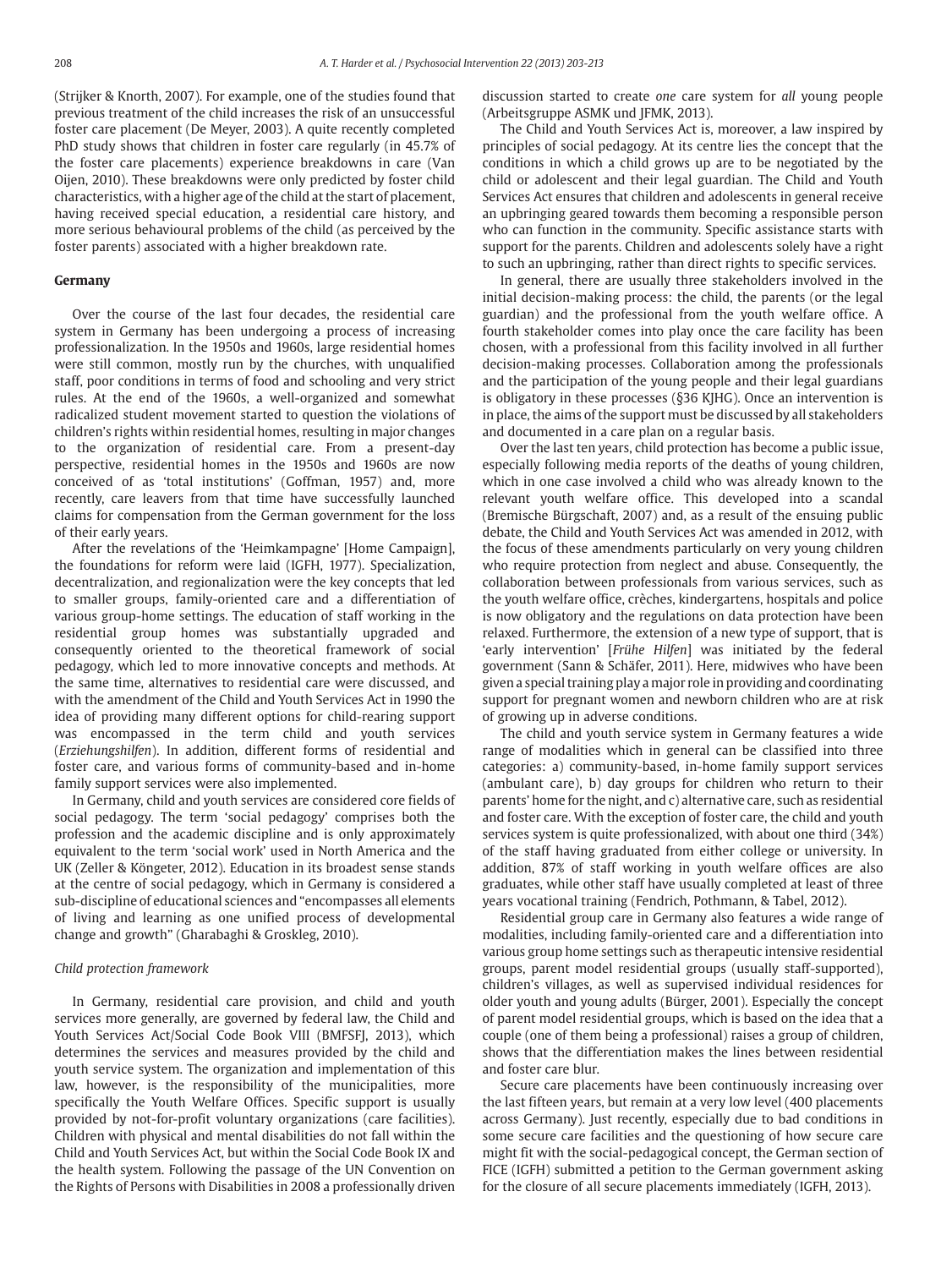While over the course of the last decades the residential care sector has steadily progressed in terms of reflecting on concepts and methods, the foster care sector has just started this process. In Germany, being a foster carer has traditionally been voluntary, and foster families used to collaborate directly with the youth welfare office. Only recently has there been a differentiation between 'traditional' foster care families, kinship care and 'professional' foster families *(Erziehungsstellen*), as well as short and long-term placements. In a professional foster family at least one of the foster parents is a qualified social worker, teacher or social pedagogue. Often younger children with special needs are placed in this kind of services. The youth welfare offices, and in some regions also not-forprofit voluntary organizations, have started to offer training, counselling, and workshops for foster parents, and sometimes also for the children to help them cope with their situation (Trede & Winkler 2013). Thus, rather than pushing kinship care, as many countries do (Dill, 2010), Germany is attempting to follow the path of professionalization in the foster care sector.

Some negative after effects of the differentiation, such as that the transitions between different types of support not always running smoothly, have resulted in the development of what are known as 'flexible types of child and youth services' that are oriented to the social environment of individual children or youth and their parents. The goal of this social pedagogical concept is to customize the different types of child and youth services even more precisely to the needs of the children and youth. In this context, 'flexible' means that young people and their families do not have to adjust to the various types of intervention but instead, the intervention must adjust to the needs of children, youth and their families. This framework promotes a personalized approach to service provision that firmly rejects a 'one size fits all' mentality. The orientation to social spaces means that child and youth services are provided regionally and the clients' social networks are included. This implies the consideration of social connections, such as peers, as well as cooperation with relevant institutions located in the neighbourhood, such as schools and kindergartens, as well as recreational and sports associations.

# *Childcare figures*

Although Germany is considered to be one of the wealthiest countries in the world, during the last ten years child poverty has been discussed and considered a major problem. In 2010, 18% of all children were considered 'poor', that is, growing up in a family with a household income less than 60% of the median of the average net equivalent income. Children in single parent households and children with a migration background in particular have a high risk of growing up deprived (Autorengruppe Bildungsberichterstattung, 2012). Statistical data also indicate that residential and foster care particularly provide support for families in precarious life situations. A disproportionatelly large number of parents whose children are recipients of residential or foster care are separated or receiving social welfare (Fendrich, Pothmann, & Tabel, 2012).

The explicit reasons apparent in the statistics regarding admission to the alternative care system can be divided into three categories: a) inadequate care and support of the young person, b) precarious life situation of the birth family, and c) individual problems of the young person, such as asocial behaviour, developmental delay or schooling problems. In 2011, approximately 26% of the children placed in residential care were there because of individual problems, 34% because of the precarious life situation of their birth family and 40% because of inadequate care and support (Fendrich, Pothmann, & Tabel, 2012).

In 2011 (Dec. 31, 2011), approximately 65,000 young people lived in a residential group home and approximately 61,000 in foster families, with approximately 13,000 of them living in kinship care (Statistisches Bundesamt, 2012). Additionally, Blandow, and Küfner (2011) estimate that there are another 40,000 children living in informal kinship care arrangements (Table 2). Altogether there are 112 young people under the age of 21 per 10,000 of the population living in alternative care (residential and formal foster care).

Young people in higher age groups are more likely to be placed in alternative care, with the age group 14 to 18 showing the highest rate: 136 young people per 10,000 of the population. Families with younger children are more likely to receive community-based, inhome family support services (ambulant care) although, due to the new Child Protection Law, the number of under six year olds who were placed in alternative care has slightly decreased recently (Fendrich, Pothmann, & Tabel, 2012), as has the number of removals from custody: in 2011, removal from custody took place in every fifth new case (Pothmann, 2013).

Over the course of the last decade all forms of child and youth services have continuously tended to decrease the length of placement. This is due to a placement policy that is, on one hand, based on the professional reasoning of strengthening the familyorientation and empowerment of parents, but on the other hand also on the limited financial resources of communities (Schilling, 2006). In 2011, a young person might be placed in residential care for about two years on average (26 months) and in foster care for up to five years (57 months) (Statistisches Bundesamt, 2012).

In Germany, adoptions are of secondary importance because even if a child is placed in foster care in most cases the birth parents keep a share of the right of custody and therefore adoption does not arise as an option for foster parents. Only 4,060 children were adopted in 2011 (see Table 2), but more than half of them were either adopted by relatives or step-parents (Statistisches Bundesamt, 2013b). In 2010, only 6% of all the children under the age of three who were placed in a foster family and only 3% of those placed in residential care were adopted by foster parents at a later date (Fendrich & Pothmann, 2011). To date, there is no reliable data regarding international adoptions. In 2011, approximately 400 children without German citizenship were adopted, but this figure is not identical with international adoptions, since in Germany children from migrants often also have foreign citizenship (Statistisches Bundesamt, 2013b).

Between 2000 and 2010 an increase of 9.5% in the total out-ofhome care placements can be observed (see Table 2), although due to demographic change fewer young people are growing up in

#### **Table 2**

Numbers of children in out-of-home care (OOHC) and newly placed in adoption families: Germany

|                                                   | 2000             | 2010             |
|---------------------------------------------------|------------------|------------------|
| OOHC: Residential versus foster care <sup>1</sup> | $N(\mathcal{X})$ | $N(\mathcal{X})$ |
| Residential care                                  | 95,070 (62.2%)   | 93,785 (56.0%)   |
| Foster care                                       | 57,862 (37.8%)   | 73,692 (44.0%)   |
| Total OOHC                                        | 152,932          | 167,477          |
| Rate OOHC per 10,000 children                     | 83               |                  |
| Foster care: kinship and non-kinship care         |                  |                  |
| Kinship care                                      | 11,383           | 16,181           |
| Non-kinship care                                  | 46,479           | 57,511           |
| Total foster care                                 | 57,862           | 73,692           |
| Adoption                                          |                  |                  |
| National adoption                                 | 4.482            | 3,041            |
| Children without German citizenship               | 1.891            | 980              |
| Total adoption                                    | 6,373            | 4,021            |

Note. Data in this table is supplied by the Centre for Statistics on Child and Youth Welfare, University of Dortmund.

<sup>1</sup>Sum of ongoing and completed cases.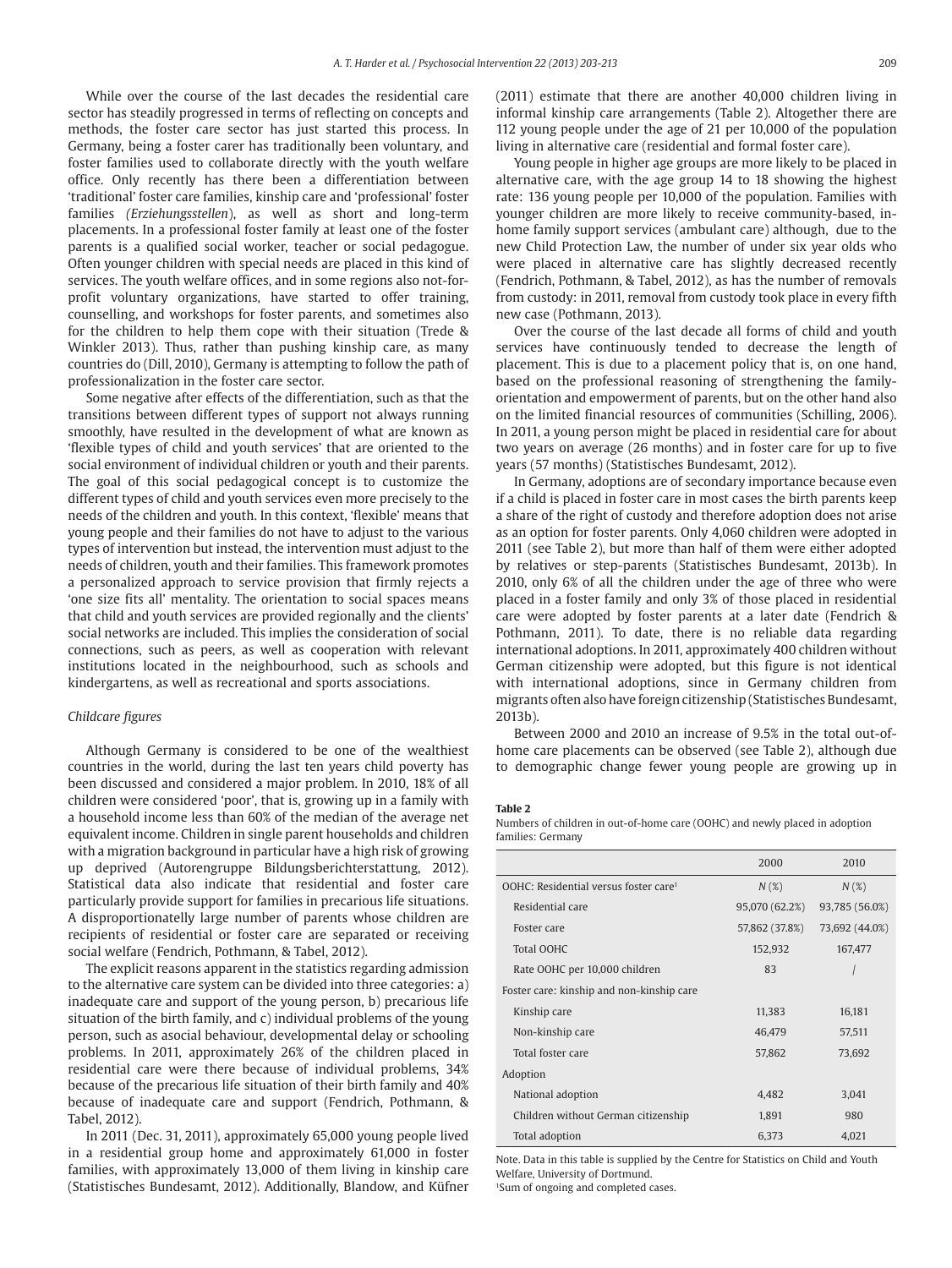Germany. From 2000 to 2010, there is an increase of 1.4% for residential care placements and an increase of 27.4% for youth placed in foster care. One reason for this increasing trend in out-of-home placements could be the public debate on child protection issues that ended in the amendment of the Child and Youth Services Act in 2012. Another interesting trend is that the proportion of those in residential care in comparison to foster care is decreasing. One reason could be that foster care placements have become more popular over the last decade. Another reason could be the ongoing differentiation between the foster and residential care sectors, which make it more difficult to draw a line between the two sectors for statistical purposes (Trede & Winkler, 2013).

# *Research review*

Although research on residential and foster care has steadily increased in Germany since the 1980s (Freigang, 2003), there still seem to be many gaps. Gabriel (2003) states that these gaps are due to the unsatisfactory funding situation, which allows for very little nationwide fundamental research and almost no longitudinal research. Therefore, most of the research carried out either entails evaluation studies of specific intervention programmes or PhD studies on a wide range of topics.

In contrast to the research situation in the Netherlands, Germany has very few evidence-based interventions in place and research in this area is thus almost non-existent. This is mainly because of the social-pedagogical tradition, which is based on the humanities and social sciences, and which typically criticizes standardized diagnoses and programmes, emphasizing the uniqueness of each case as well as individualized and participatory intervention. Only recently has a debate on what works in residential and foster care begun (Otto, Polutta, & Ziegler, 2010).

One of the few studies in the field of evidence-based research is the evaluation of a national programme that focuses on the effectiveness of the child and youth services system in eleven regions in Germany. Findings of this study suggest that *residential and foster care* are successful if the young people involved have the chance to participate in the decision-making processes and when these child and youth services are organized to support an establishment of a professional working alliance between the young people and their social workers (Albus et al., 2010). For this study the capability approach served as a theoretical framework and as the methodological foundation of measuring successful interventions: the researchers start from the premise that the general goal of child and youth care is to strengthen the young people and their families, "allowing them to live their life self-determined" (Albus et al., 2010, p. 9).

In contrast to this study on the effectiveness of interventions, we can find a range of research projects analysing the subjective perceptions of *residential care*. These subject-oriented research studies generally use biographical research methods. By focusing on clients' learning and development processes this research highlights how young people make sense of their experiences in care and how they are supported in pursuing their own lives in the future (Braun, 2006; Finkel, 2004; Rätz-Heinisch, 2005). The results of studies by Finkel (2004) and Rätz-Heinisch (2005), in particular, show that congruence of biographically developed patterns of actions and child care services plays a crucial role. A recent study by Zeller (2012) using a broad, socio-pedagogical perspective on education and learning, is based on 'biographical analyses' of young women who have left residential care. The results of the study emphasize that opportunities to perform 'biographical work' are essential for learning processes in a broad sense. Furthermore, the results indicate that educational processes, understood in the wide sense of transforming how young people see themselves and the social world, can have positive effects on education in school. In addition to these studies, there are two more recent research projects that focus only on young women and residential care (Heiland, 2012; Von Langsdorff 2012). Both investigate gender related aspects applied by the child and youth care system in the case of intervention. These studies clarify the statistics, which consistently show that girls on average are older than boys when they enter the residential care system.

One major impulse for research on the child care system was the JULE study (JUgendhilfe-LEistungen, effectiveness of the child care system) (Baur, Finkel, Hamberger, Kühn, & Thiersch, 1998). Findings of this research project revealed that approximately every seventh young person in *residential care* has experienced more than one placement breakdown. Two more recent studies take up this debate on placement stability. While Hamberger (2008) is an in-depth case study which analyses the course of placements from multiple perspectives, Tornow, Ziegler, and Sewing (2012) follow a quantitative approach. Both studies discuss the various factors that lead to the termination of a placement. In addition to termination from the side of the professionals, there seem to be a number of cases that are characterized by the emotional withdrawal of young persons in care who either cannot make sense of the offered services or they feel abandoned by the professionals.

Another major strand of studies focuses on one of the pivotal professional instruments that was implemented in 1990 when the new legislation of Child and Youth Services Act became effective. Since then all child and youth care services have to be planned collaboratively with children, parents and child care service providers. The question of participation and engagement of the clients is intensively discussed and researched (Schwabe, 2005). While many studies focus on child and youth care in general there is one qualitative study analysing the participation processes within four residential group homes (Stork, 2007). The findings point out the difficulties that are connected to creating a (democratic) culture of participation within residential care organisations.

Since Germany has a long standing tradition in the professionalization of residential services research on *foster care* is less developed. However, there is one basic study (Gehres & Hildenbrand, 2008) that contributes to the discussion about whether foster families are replacing or completing the function of birth families. The results of the detailed reconstruction of children's identity processes indicate that foster families and its functions are much more complex than such dichotomous categories suggest. Furthermore, we can identify research studies that focus on the question of how birth parents and foster parents can collaborate (Faltermeier, Glinka, & Schefold, 2003; Sauer, 2008) and how foster children cope with the transition from the birth family to the foster family (Reimer, 2009) or –the other way round– how foster families cope with the return of children to the birth family (Schäfer & Jespersen, 2012).

Only recently, historical issues on residential care facilities are critiqued. Motivated by journalistic inquiries and an ongoing public discourse on residential care in the 1960s and 1970s, care leavers have successfully launched claims for compensation from the German government for the loss of their early years. Following this political debate, some agencies have started research projects to reappraise past practices (Schäfer-Walkmann, Störk-Biber, & Tries, 2011).

# **Conclusions**

While there is a large difference in the number of young inhabitants in the Netherlands and Germany, there are quite a number of similarities with regard to their child protection frameworks. Child protection services in both countries are mainly focused on youth aged 0 to 18, although the upper age limit is somewhat higher in Germany (27) than in the Netherlands (23). Regulations in both countries are aimed at clients' responsibility and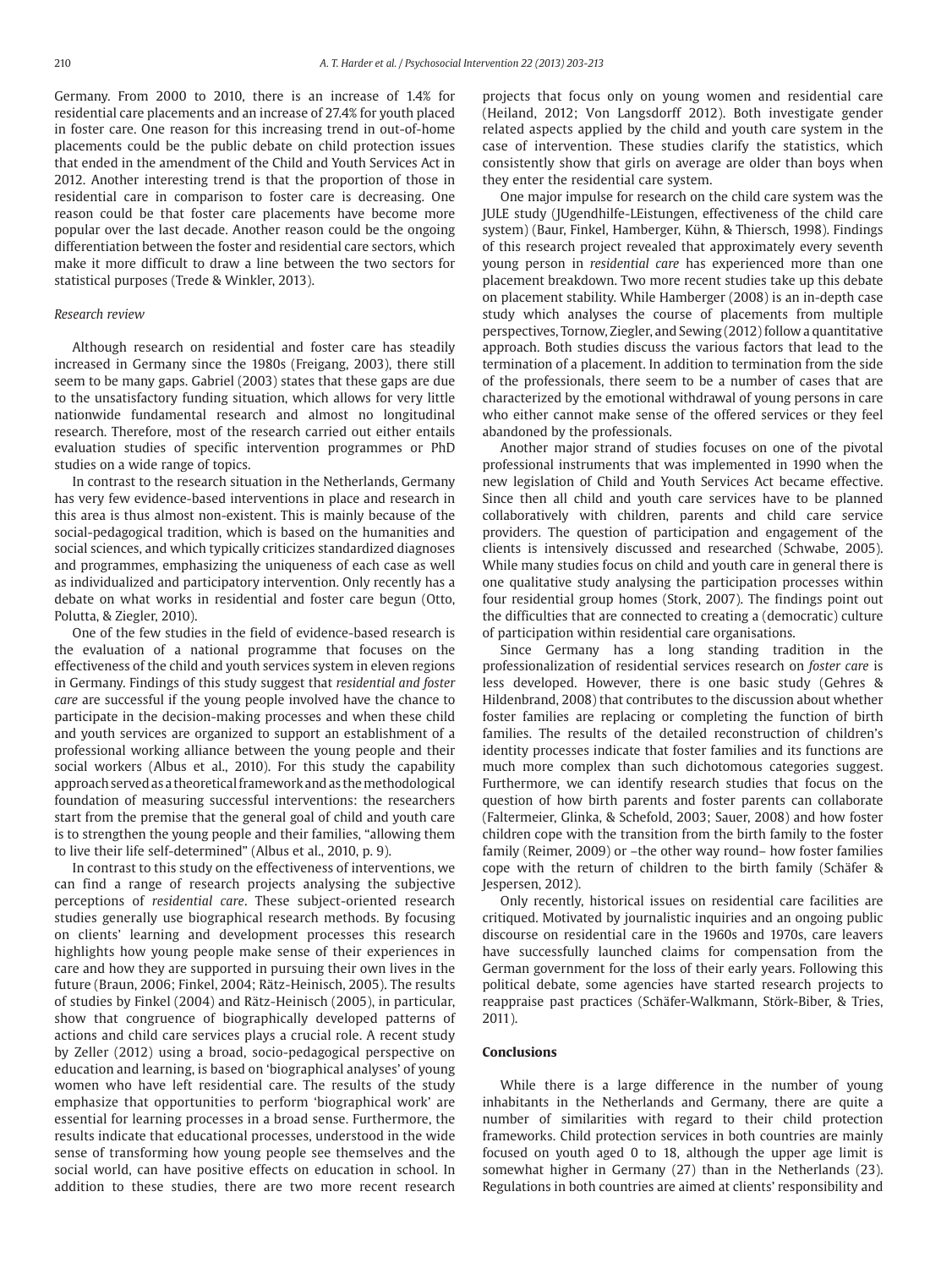their active involvement during care. Child and youth services in both Germany and the Netherlands emphasize the participation of young people and their parents in decision-making processes. However, in Germany only the parents have direct rights to receive specific services, while in the Netherlands both the parents and the child have direct rights to receive care services. Youth care services in both countries consist of community-based services (ambulant care), day treatment and out-of-home care services which include foster care and residential care. Youth care policy in the Netherlands is focused on preventing out-of-home placement. With regard to out-of-home care, foster care is preferred over residential care. In Germany, there is no such youth care policy, although over the last decade there has been a trend towards a decrease in the proportion of residential care in relation to foster care.

The history of out-of-home care services in both countries is characterized by similar developments. Until the end of the 1960s, youth protection services in both Germany and the Netherlands were mostly run by churches or religious organizations, with this dominance diminishing during the following decades. At the end of the 1960s, there was criticism on youth protection services in both countries. In the Netherlands, this criticism resulted in a decrease in residential care facilities from the 1960s to the 1980s. In Germany, it resulted in changes to the organization of residential care, in terms of increased specialization, decentralization and regionalization. Over the last four decades, similar trends in residential care, towards more small-scale forms of residential care, smaller residential group sizes and increasing professionalization of staff have emerged in both countries. More recently, over the last two decades, a comparable trend towards increasing professionalization can be seen in the context of foster care.

The childcare figures show that in both countries there was an increase in the number of youths in out-of-home care between 2000 and 2010. In the Netherlands, an increase of 11.5% in the total out-ofhome care placements can be observed, despite the focus on preventing out-of-home placement. In Germany, there was an increase of 9.5% in the total number of out-of-home placements in the same period. In both countries, the proportion of residential care in relation to foster care has decreased. In the Netherlands, the number of recipients of foster care services shows a large increase (72.2%) over the last decade, while residential care numbers show a substantial decrease (23.6%). In Germany, there has also been a substantial growth in the number of youths in foster care (27.4%) over the last decade, alongside a small increase (1.4%) in residential care placements.

With regard to research, there has recently been considerable attention to the effectiveness of youth care services in the Netherlands, including residential and foster care. Evidence-based interventions have been the main topic of research over the last decade. In contrast to the Netherlands, Germany has very few evidence-based interventions in place and, consequently, research in this area is almost non-existent, with the debate about 'what works' in residential and foster care in Germany only recently starting. In addition to this difference in focus, there also seems to be a difference with regard to the main applied research approach. For example, in the Netherlands most of the studies seem to apply a quantitative research approach, while in Germany a qualitative approach seem to be more common.

Despite growing numbers of youth in foster care, over the past decade more research has been conducted on residential youth care than on foster care in Germany and the Netherlands. Within both countries, a large variety of topics has been studied in the field of residential care. In addition, the applied research topics in residential care mainly show differences between the countries. In the field of foster care, there also are mainly differences between the countries in research focus, although a similar topic that emerges from both countries is the comparison between foster and 'normative' families.

These findings suggest that, despite similar trends and developments in residential and foster care practice, German and Dutch research studies in out-of-home care mainly show differences in applied topics and methods.

## **Conflicts of interest**

The authors of this article declare no conflicts of interest.

#### **References**

- Albus, S., Greschke, H., Klingler, B., Messmer, H., Micheel, H., Otto, H., & Polutta, A. (2010). Wirkungsorientierte Jugendhilfe. Abschlussbericht der Evaluation des Bundesmodellprogramms "Qualifizierung der Hilfen zur Erziehung durch wirkungsorientierte Ausgestaltung der Leistungs-, Entgelt- und Qualitätsvereinbarungen nach §§ 78a ff SGB VIII" [Youth care focusing on ,what works'. End report of a treatment programme evaluation]. Retrieved at http://www. wirkungsorientierte-jugendhilfe.de/seiten/material/wojh\_schriften\_heft\_10.pdf
- Arbeitsgruppe ASMK und JFMK (2013). *Inklusion von jungen Menschen mit Behinderung: Bericht der von der ASMK und JFMK eingesetzten Arbeitsgruppe* [Inclusion of young people with diabilities: Report of the working group organized by the ASMK and JFMK]*.* Retrieved at 31.10.2013 from http://www.bag-if.de/wp-content/ uploads/2013/04/Abschlussbericht\_Endfassung.pdf.
- Autorengruppe Bildungsberichterstattung (2012). *Bildung in Deutschland 2012: Ein indikatorengestützter Bericht mit einer Analyse zur kulturellen Bildung im Lebenslauf* [Education in Germany 2012: An evidence-informed report with an analysis of cultural education through the life course]*.* Bielefeld: W. Bertelsmann Verlag.
- Bastiaanssen, I. L. W., Kroes, G., Nijhof, K., Delsing, M. J. M. H., Engels, R. C. M. E., & Veerman, J. W. (2012). Measuring group care worker interventions in residential youth care. *Child and Youth Care Forum, 41*, 447-460. doi: 10.1007/s10566-012-9176-8
- Bastiaensen, P. A. C. M. (2001). *Belaste pleegouders en verscheurde pleegkinderen?* [Foster parents overburdened and foster children torn apart?]*.* Nijmegen: Catholic University Nijmegen.
- Baur, D., Finkel, M., Hamberger, M., Kühn, A., & Thiersch, H. (1998). *Leistungen und Grenzen von Heimerziehung: Ergebnisse einer Evaluationsstudie stationärer und teilstationärer Erziehungshilfen (JULE-Studie)* [Services and limits of residential care: Results of an evaluation study of residential and aftercare youth services]. Stuttgart: W. Kohlhammer.
- Beenker, L. G. M., & Bijl, B. (2003). *Van invoering naar uitvoering. Een eerste evaluatie van de implementatie van het competentiemodel in vier justitiële* jeugdinrichtingen [From implementation to realization. A first evaluation of the implementation of the competence model in four judicial youth institutions]*.* Duivendrecht: PI Research.
- Bijl, B., Eenshuistra, R., & Campbell, E. E. (2010). *Implementatie achter tralies: Een studie naar randvoorwaarden en factoren die van invloed zijn op de implementatie van PIJbehandelprogramma's* [Implementation behind bars: A study on parameters and factors contributing to successful implementation of behavioural and other interventions in the context of the dutch PIJ measure –PIJ-maatregel]*.* Duivendrecht: PI Research.
- Blandow, J., & Küfner, M. (2011). "Anders als die anderen...": Die Großeltern- und Verwandtenpflege ["Different than the others…": Grandparental and kinship care]. In H. Kindler, E. Helming, T. Meysen, & K. Jurczyk (Eds.), *Handbuch Pflegekinderhilfe* [Foster care handbook] (pp. 742-768). München: Deutsches Jugendinstitut e.V.
- BMFSFJ (2013). *14. Kinder- und Jugendbericht: Bericht über die Lebenssituation junger Menschen und die Leistungen der Kinder- und Jugendhilfe in Deutschland* [14th child and youth report: Report about the life circumstances of young people and child and youth services in Germany]*.* Berlin: Bundesregierung.
- Boendermaker, L., Van Rooijen, K., & Berg, T. (2010). *Residentiële jeugdzorg: Wat werkt?*  [Residential youth care: What works?]*.* Utrecht: Netherlands Youth Institute.
- Braun, G. (2006). *Wohnen und Arbeiten. Alltagsbegleitende integrierte Hilfen für junge*  Menschen [Living and working: Integrated everyday assistance for young people]*.* Weinheim/München: Juventa Publishers.
- Bremische Bürgschaft (2007). *Bericht des Untersuchungsausschusses zur Aufklärung von mutmaßlichen Vernachlässigungen der Amtsvormundschaft und Kindeswohlsicherung durch das Amt für Soziale Dienste* [Report of the Judiciary Review Committee for exploration of suspected neglect of public guardianship in child protection through the office of social services]*.* Bremen: Author.
- Bruning, M. R., Liefaard, T., & Volf, L. M. Z. (2004). *Rechten in justitiële jeugdinrichtingen: Evaluatie beginselenwet justitiële jeugdinrichtingen* [The rights of juveniles in youth custodial institutions: Evaluation of the youth custodial institutions act]*.* Amsterdam: Free University Amsterdam/ Amsterdam Centre for Child Studies.
- Bürger, U. (2001). Heimerziehung [Residential care]. In V. Birtsch, K. Münstermann, & W. Trede (Eds.), *Handbuch Erziehungshilfen* [Child and youth services handbook] (pp. 632-663). Münster: Votum Verlag.
- CBS (2013). *Centraal Bureau voor de Statistiek Statline* [Central Bureau for Statistics Statline]*.* Retrieved at 16.10.2013 from http://www.cbs.nl/nl-NL/menu/cijfers/ statline/informatie/default.htm
- College Bouw Zorginstellingen (2007). *Monitoring gebouwkwaliteit kinder- en jeugdzorg: Macrorapportage [Monitoring building quality child and youth care. Macro report]*. Utrecht: College Bouw Zorginstellingen.
- De Baat, M., & Berg-le Clercq, T. (2013). *Wat werkt in gezinshuizen?* [What works in family homes?]*.* Utrecht: Netherlands Youth Institute.
- De Meyer, R. (2003). *Indications for foster care in the Netherlands. An evaluation and model proposal.* Nijmegen: Catholic University Nijmegen/Institute for Orthopedagogics.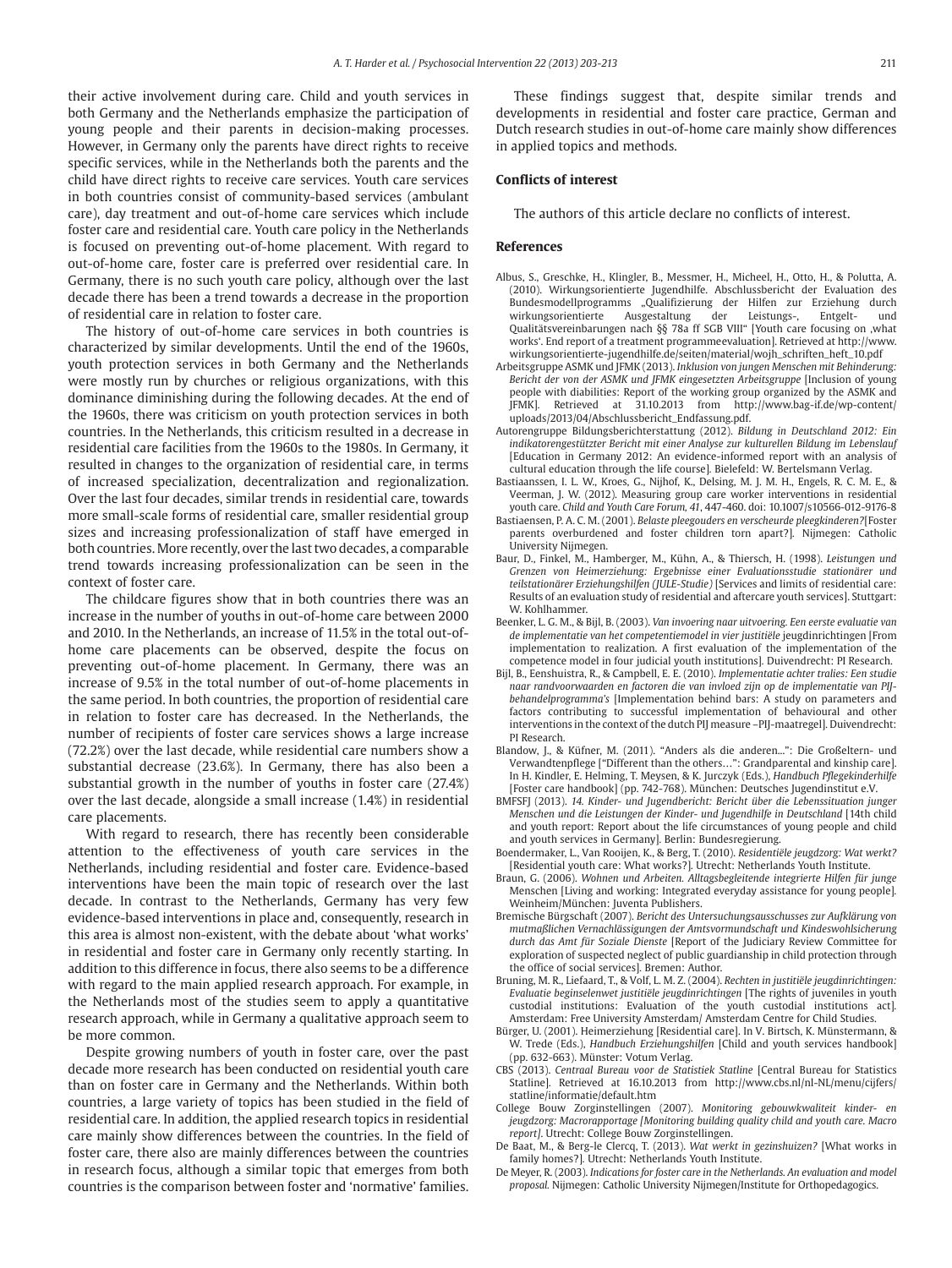- De Swart, J. J. W. (2011). *De professionele jeugdzorgwerker: Kenmerken van jeugdzorgwerkers in relatie tot kwaliteit van de* jeugdzorg [The professional youth care worker: Characteristics of youth care workers in relation to quality of youth care]. Amsterdam: VU Amsterdam.
- Dekker, J. J. H., Amsing, M., Van der Bij, I., Dekker, M., Grietens, H., Harder, A. T., … Timmerman, M. C. (2012). *Jeugdzorg in Nederland 1945-2010* [Youth care in the Netherlands 1945-2010]*.* Groningen: University of Groningen.
- Dill, K. A. (2010). *"Fitting a square peg into a round whole". Understanding kinship care outside of the foster care paradigm.* Toronto: Author.
- DJI (2013). *Justitiële jeugdinrichtingen* [Judicial youth institutions]*.* Retrieved at 16.10.2013 from http://www.dji.nl/Organisatie/Locaties/Justitiele-jeugdinrichtingen/index.aspx
- Faltermeier, J., Glinka, H., & Schefold, W. (2003). *Herkunftsfamilien: Empirische Befunde und praktische Anregungen rund um die Fremdunterbringung von* Kindern [Families of origin: Empirical findings and implications for practice for out-of-home care for children]*.* Frankfurt am Main: Eigenverlag des Deutschen Vereins für Öffentliche und Private Fürsorge.
- Fendrich, S., & Pothmann, J. (2011). Adoptionen 2010 zwischen Stagnation, Verschiebungen und regionalen Disparitäten [Adoption 2010 – between stagnation, variation and regional disparies]. *Kommentierte Daten der Kinder- & Jugendhilfe, 14*(3), 6-8.
- Fendrich, S., Pothmann, J., & Tabel, A. (2012). *Monitor Hilfen zur Erziehung 2012* [Child and youth care services report 2012]*.* Dortmund: Eigenverlag Forschungsverbund DJI/TU Dortmund.
- Finkel, M. (2004). *Selbständigkeit und etwas Glück: Einflüsse öffentlicher Erziehung auf die Perspektive junger* Frauen [Independence and a little luck: Impact of public residential care on the perspective of young women]*.* Weinheim/München: Juventa Publishers.
- Freigang, W. (2003). Wirkt Heimerziehung? Heimerziehung im Spiegel empirischer Studien. [Does residential care work? Empirical studies on residential care]. In N. Struck, M. Galuske, & W. Thole (Eds.), *Reform der Heimerziehung. Eine Bilanz* [Reform of residential care: Taking stock] (pp. 37-52). Opladen: Leske & Budrich.
- Gabriel, T. (2003). Was leistet Heimerziehung? Eine Bilanz deutschsprachiger Forschung. [What does residential care accomplish? Taking stock of Germanlanguage research]. In T. Gabriel, & M. Winkler (Eds.), *Heimerziehung* [Residential care] (pp. 167-195). München/Basel: Reinhardt.
- Gehres, W., & Hildenbrand, B. (2008). *Identitätsbildung und Lebensverläufe bei Pflegekindern* [Identity formation and life courses of foster children]*.* Wiesbaden: VS Verlag für Sozialwissenschaften.
- Geurts, E. M. W. (2010). *Ouders betrekken in de residentiële jeugdzorg: Een onderzoek naar inhoud en uitkomsten van contextgerichte hulpverlening* [Involving parents in residential youth care: A study of contents and outcomes of context-focused care]. Antwerp/Apeldoorn: Garant Publishers.
- GGZ Nederland (2013). *GGZ Nederland* [Mental health care the Netherlands]*.* Retrieved at 16.10.2013 from https://www.ggznederland.nl
- Gharabaghi, K., & Groskleg, R. (2010). A social pedagogy approach to residential care: Balancing education and placement in the development of an innovative child welfare residential program in Ontario, Canada. *Child Welfare, 89*(2), 97-114.
- Gilbert, N. (2012). A comparative study of child welfare systems: Abstract orientations and concrete results. *Children and Youth Services Review, 34*, 532-536. doi: http:// dx.doi.org/10.1016/j.childyouth.2011.10.014
- Goffman, E. (1957). *Asylum. Essays on the social situation of mental patients and other inmates*. Chicago: Aldine.
- Hamberger, M. (2008). *Erziehungshilfekarrieren belastete Lebensgeschichte und professionelle Weichenstellung* [Child and youth service careers – burdensome lifestories and professional responses]*.* Frankfurt am Main: IGFH Eigenverlag.
- Harder, A. T. (2011). *The downside up? A study of factors associated with a successful course of treatment for adolescents in secure residential care*. Groningen: University of Groningen.
- Harder, A. T., Knorth, E. J., & Kalverboer, M. E. (2012a). A secure base? The adolescentstaff relationship in secure residential youth care. *Child and Family Social Work, 18*, 305-317. doi: 10.1111/j.1365-2206.2012.00846.x
- Harder, A. T., Knorth, E. J., & Kalverboer, M. E. (2012b). Securing the downside up: Client and care factors associated with outcomes of secure residential youth care. *Child and Youth Care Forum, 41*, 259-276. doi: 10.1007/s10566-011-9159-1
- Harder, A. T., Knorth, E. J., & Zandberg, T. (2006). *Residentiële jeugdzorg in beeld: Een overzichtsstudie naar de doelgroep, werkwijzen en uitkomsten* [Residential youth care in the picture: A review study of its target group, methods and outcomes]. Amsterdam: SWP Publishers.
- Heiland, S. (2012). *Mädchen in Krisen: Die Bewältigung von Krisen unter Berücksichtigung des sozialen Netzwerks "Mädchen in der Inobhutnahme"* [Girls in crisis: Overcoming crises in the context of the social network "Girls Receiving and Assessment"]. Weinheim und Basel: BeltzJuventa.
- Helmond, P. E. (2013). *Inside out: Program integrity and effectiveness of the cognitivebehavioral program EQUIP for incarcerated youth.* Utrecht: University of Utrecht.
- Hendriksen-Favier, A., Place, C., & Van Wezep, M. (2010). *Procesevaluatie van YOUTURN: Instroomprogramma en stabilisatie- en motivatieperiode: Fasen 1 en 2 van de basismethodiek in justitiële jeugdinrichtingen* [Process evaluation of YOUTURN: Intake program and stabilization- and motivation period: Phase 1 and 2 of the basic method in juvenile justice institutions]*.* Utrecht: Trimbos-Instituut.
- IGFH (1977). *Zwischenbericht Kommission Heimerziehung (der Obersten Landesjugendbehörde und der Bundesarbeitsgemeinschaft der Freien Wohlfahrtspflege). Heimerziehung und Alternativen - Analysen und Ziele für Strategien* [Interim report of the residential care commission: Residential care and alternatives - Analysis and strategic goals]*.* Frankfurt/M.: IGfH.
- IGFH (2013). *Für das Recht in Freiheit erzogen zu werden! Abschaffung der geschlossenen Unterbringung* [Promoting the right to be raised in freedom! Elimination of secure

treatment]*.* Retrieved at 24.10.2013 from https://www.openpetition.de/petition/ online/fuer-das-recht-in-freiheit-erzogen-zu-werden-abschaffung-dergeschlossenen-unterbringung

- Jeugdzorg Nederland (2011). *Branche rapportage jeugdzorg 2010* [Branch report on child and youth care 2010]*.* Utrecht: Author.
- Knorth, E. J. (2002). Residential child and youth care in the Netherlands: Developments and challenges. *International Journal of Child and Family Welfare, 3*, 84-95.
- Knorth, E. J. (2005). Wat maakt het verschil? Over intensieve orthopedagogische zorg voor jeugdigen met probleemgedrag [What makes the difference? About intensive orthopedagogical care for young people with problem behavior]. *Kind en Adolescent, 26*, 334-351.
- Knorth, E. J., Metselaar, J., Josias, H. J., Konijn, C., Noom, M. J., & Van Yperen, T. A. (2003). Indications for treatment in child and youth care: Results from two complementary empirical studies. *International Journal of Child and Family Welfare, 6*, 167-184.
- Knorth, E. J., Nakken, H., Oenema-Mostert, C. E., Ruijssenaars, A. J. J. M., & Strijker, J. (Eds.). (2008). *De ontwikkeling van kinderen met problemen: Gewoon anders* [The development of children with problems: Simply different]. Antwerp: Garant Publishers.
- Knorth, E. J., Van den Bergh, P. M., & Verheij, F. (2002). *Professionalization and Participation in Child and Youth Care*. Aldershot, UK: Ashgate.
- Köngeter, S., Schröer, W., & Zeller, M. (2012). Statuspassage "Leaving Care": Biographische Herausforderungen nach der Heimerziehung [Transitional status "leaving care": Biographical challanges after residential care]. *Diskurs Kindheitsund Jugendforschung, 7*, 261-276.
- Konijn, C. (2004). Uitvoeringspraktijk Wet op de Jeugdzorg [Implementation practice Youth Care Act]. In C. Duits, J. A. C. Bartels, & W. B. Gunning (Eds.), *Jeugdpsychiatrie en recht* [Youth psychiatry and justice] (pp. 201-208). Assen: Koninklijke Van Gorcum.
- Kromhout, M. (2002). *Marokkaanse jongeren in de residentiële hulpverlening* [Moroccan youth in residential care]*.* Amsterdam: SWP Publishers.
- Liefaard, T. (2005). *Toegang tot de beginselenwet justitiële jeugdinrichtingen* [Access to the youth custodial institutions act]. Amsterdam: SWP Publishers.
- Loeffen, M., Ooms, H., & Wijgergangs, H. (2004). Ordeningsmodel is 'must' voor effectieve jeugdzorg [Arrangement model is a 'must' for effective youth care]. *Nederlands Tijdschrift voor Jeugdzorg, 8*, 102-113.
- Netherlands Youth Institute (2007). *Youth policy in the Netherlands. An overview of policies, structures and provisions concerning children and young people living in the Netherlands.* Utrecht: Author.
- Netherlands Youth Institute (2012). *Youth policy in the Netherlands.* Retrieved at 08.05.2013 from http://www.youthpolicy.nl/yp/Youth-Policy/Youth-Policysubjects/Child-protection-and-welfare/Child-welfare-policy
- Nijhof, K. S. (2011). *Crossing barriers: Evaluation of a new compulsory residential treatment program for youth.* Nijmegen: Radboud University Nijmegen.
- Nijhof, K. S., Veerman, J. W., Engels, R. C. M. E., & Scholte, R. H. J. (2011). Compulsory residential care: An examination of treatment improvement of individual and family functioning. *Children and Youth Services Review, 33*, 1779-1785. doi: 10.1016/j. childyouth.2011.05.001
- NYI (2013). *Databank effectieve jeugdinterventies* [Database effective youth interventions]*.* Retrieved at 18.10.2013 from http://www.nji.nl/nl/Kennis/ Databanken/Databank-Effectieve-Jeugdinterventies
- Okma-Rayzner, C. M. (2006). *Pleegkinderen in conflictsituaties* [Foster care children in conflict situations]*.* Utrecht: University of Utrecht.
- Oosterman, M. (2007). *Attachment to foster parents.* Amsterdam: VU University.
- Otto, H., Polutta, A., & Ziegler, H. (2010). *What Works Welches Wissen braucht die soziale Arbeit? Zum Konzept evidenzbasierter Praxis* [What works - What knowlege is required for social work? Exploring evidence-based practice]*.* Opladen & Farmington Hills: Barbara Budrich.
- Pleegzorg Nederland (2011). *Factsheet pleegzorg 2010* [Factsheet family foster care 2010]*.* Utrecht: Author.
- Pleegzorg Nederland (2013). *Organisaties voor pleegzorg* [Foster care organizations]*.* Retrieved at 23.10.2013 from https://www.pleegzorg.nl/pleegzorgorganisaties
- Pothmann, J. (2013). Trotz Dienstleistungsorientierung Anstieg der Sorgerechtsentzüge bei Fremdunterbringungen. [Inspite of service-orientation – Increase in the denial of child and youth services' rights in the context of out-of-home care]. *Kommentierte Daten der Kinder- & Jugendhilfe, 13*(1), 6-7.
- Punselie, E. C. C. (2006). *Voor een pleegkind met recht een toekomst: Een studie naar de (rechts)positie van (pleeg)ouders en (pleeg)kinderen in geval van langdurige uithuisplaatsing* [A rightful future for a foster child: A study on the (legal) position of (foster) parents and (foster) children in case of long-term out-of-home placement]. Leiden: University of Leiden.
- Rätz-Heinisch, R. (2005). *Gelingende Jugendhilfe bei "aussichtslosen" Fällen: Biographische Rekonstruktionen von Lebensgeschichten junger Menschen* [Succesful youth work in spite of poor prognoses: Biographical reconstruction of he life stories of young people]*.* Würzburg: Ergon Publishers.
- Rätz-Heinisch, R., Schröer, W., & Wolff, M. (2009). *Lehrbuch Kinder- und Jugendhilfe. Grundlagen, Handlungsfelder, Strukturen und Perspektiven* [Child and youth services textbook. Foundations, settings, structures and perspectives]*.* Weinheim: Juventa Publishers.
- Reimer, D. (2009)."Das war alles so fremd und anders". Wie Pflegekinder den Übergang in eine neue Familie erleben ["It was all so foreign and different": The experience of foster children of the transition into a new family]. *Unsere Jugend, 61*, 242-253.
- Sann, A., & Schäfer, R. (2011). Frühe Hilfen in Deutschland: Angebote und Perspektiven [Early intervention in Germany: Programmes and perspectives]. *Jugendhilfe, 49*(2), 79-94.
- Sauer, S. (2008). *Die Zusammenarbeit von Pflegefamilie und Herkunftsfamilie in dauerhaften* Pflegeverhältnissen [Collaboration of foster families and families of